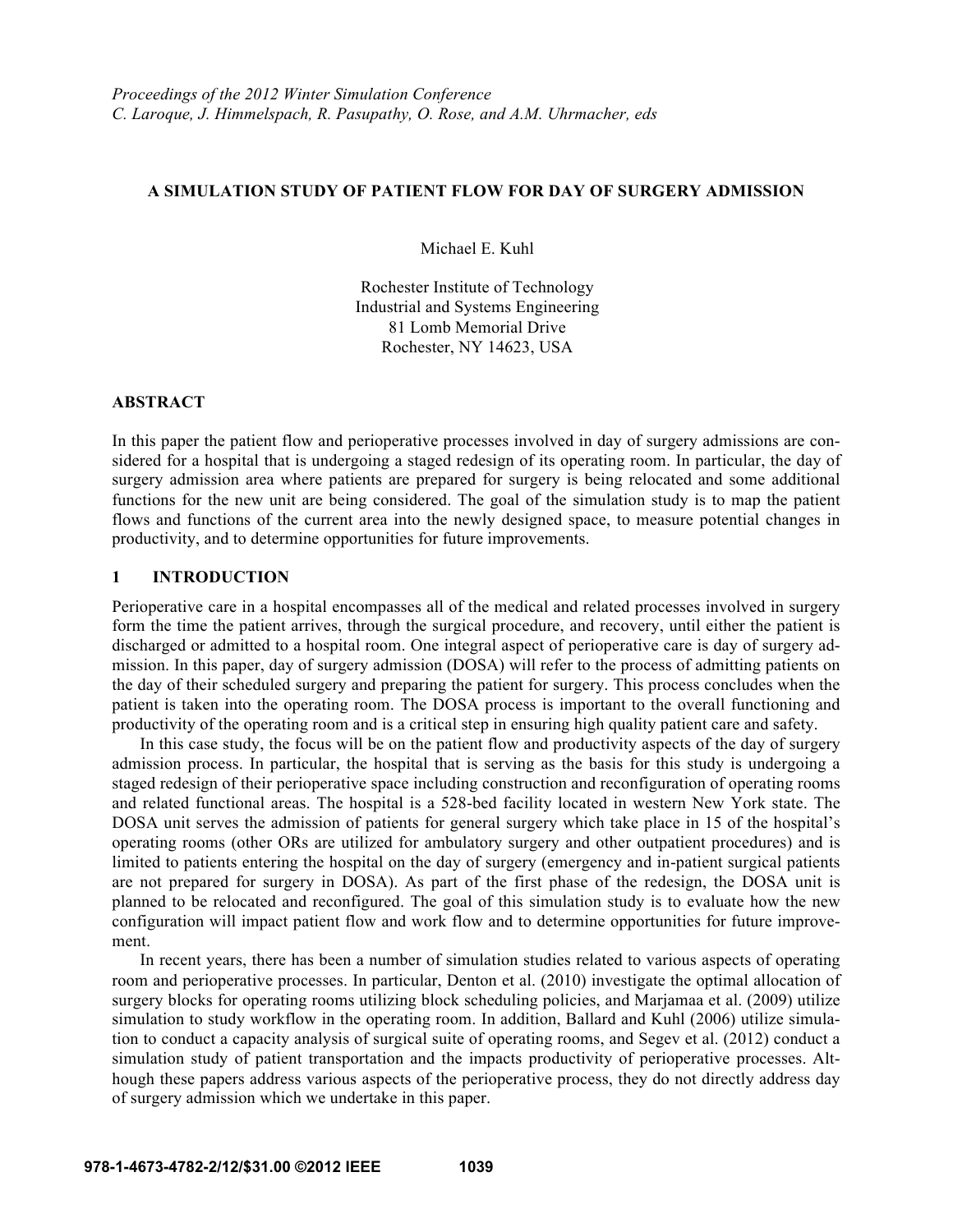The remainder of the paper is organized as follows. Section 2 provides an overview of the case study including the current and planned DOSA unit configurations. Section 3 outlines the simulation methodology. Section 4 presents experimental results, and conclusions and future work are discussed in Section 5.

#### **2 DOSA CASE STUDY**

This case study focuses on the Day of Surgery Admission Unit which will be relocated to a newly reconstructed area of the surgical floor of the hospital. The purpose of this project is aid in establishing an efficient, patient-centered day of surgery admission process in the new DOSA location. The DOSA unit currently operates in an area of multi-patient rooms containing a total of 15 beds and the new area is planned to include 18 three-walled DOSA beds within an enclosed suite.

 The objectives of this analysis are to model the current patient and process flow in the current DOSA area and identify areas of potential improvement in efficiency and patient-centered care; model the future patient and process flow in the newly constructed DOSA area; and identify, model, and quantify alternatives for improvement of patient and process flows and their impact on the key performance indicators including patient waiting times, utilization of nurses and DOSA staff, patient throughput, and DOSA workday completion time.

 To model the patient and process flows, discrete event simulation will be used. The simulation model will be designed to represent the dynamic behavior of the DOSA unit including the arrival and flow of patients through the DOSA process and work flow of DOSA staff. In addition to DOSA, the model will encompass some aspects of related areas that directly interact with and impact the DOSA processes and patient flow. Statistical models will be used to represent the variability of process times in the system. The simulation model will produce statistical output relative to the key performance indicators; and appropriate design of experiment and statistical analysis methods will be used to compare alternative systems.

#### **2.1 DOSA Patient Flow**

The patient flow through the DOSA unit that we will consider begins when the patient arrives to the hospital and concludes when the patient is sent into the operating room. A flowchart illustrating this patient flow in the current system is presented in Figure 1.

 When a patient enters the hospital for surgery, they are greeted near the main entrance at what the hospital refers to as the Patient Access Center. Patients are asked to arrive two hours prior to their scheduled surgery time. There are two types of patients that arrive – standard admits and direct admits. Standard admit patients go through a pre-admission process typically 1-2 weeks prior to their date of surgery which includes a history and physical and other pre-admission testing ordered by their physician as well as financial payment and insurance coverage arrangements. These standard admit patients are sent immediately to the DOSA unit. Direct admit patients meet with an admitter at the Patient Access Center to complete appropriate admission and financial form and are then sent to the DOSA unit.

 Upon reaching the DOSA unit, patients check-in with the receptionist and wait until a nurse or technician (tech) brings them to a room to begin their preop process. The preop process consists of, first, the patient changing into a patient gown. Then, the nurse begins an assessment of the patient including a discussion of the surgery to be done, taking vital signs, administering an IV, interviewing the patient about their medical history, etc. Then the nurse (if available, with the help of a tech) implements the orders provided by the physician which may include various tests (EKG, lab work, x-rays, etc.) and administers any required medication. Direct admit patients may also require a history and physical exam. Upon the completion of the preop process, in the current system, the patient waits in DOSA until the patient is called for by OR Holding and a transporter is sent to move the patient.

 In OR Holding, a nurse waits with the patient. When appropriate the anesthesiologist will meet with the patient to discuss the surgery and then the surgeon will meet with the surgery and the risks as well as obtain consent from the patient. Once this is complete and the operating room is ready, the patient is taken into the OR.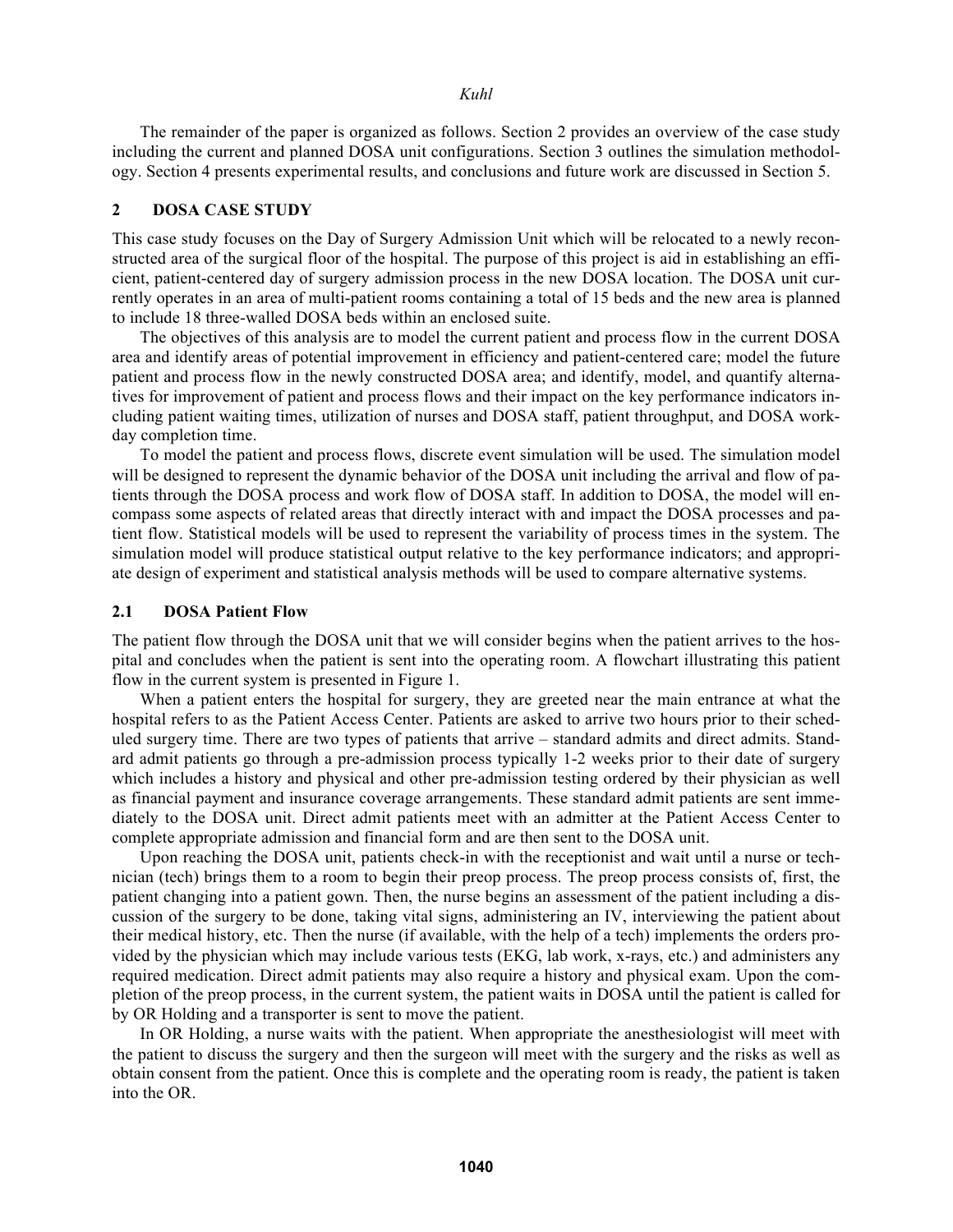

Figure 1: Patient flow through day of surgery admission process

For the DOSA process, there are several events that could potentially cause bottlenecks for a particular case as well as a domino effect that can occur for the process on a particular day. Since the process essentially starts over each day, the is minimal (if any) impact of one surgical day to the next. The potential delays or bottlenecks could be caused by the following (among others):

- Late arrival of patients for their scheduled admission time;
- Exam or lab results that require additional tests;
- Delay in receiving lab results;
- Longer than expected surgery times that could cause a patients to wait in DOSA or holding;
- Emergency surgery cases that preempt elective surgeries;
- Shortage of DOSA or OR personnel due to unexpected absences; and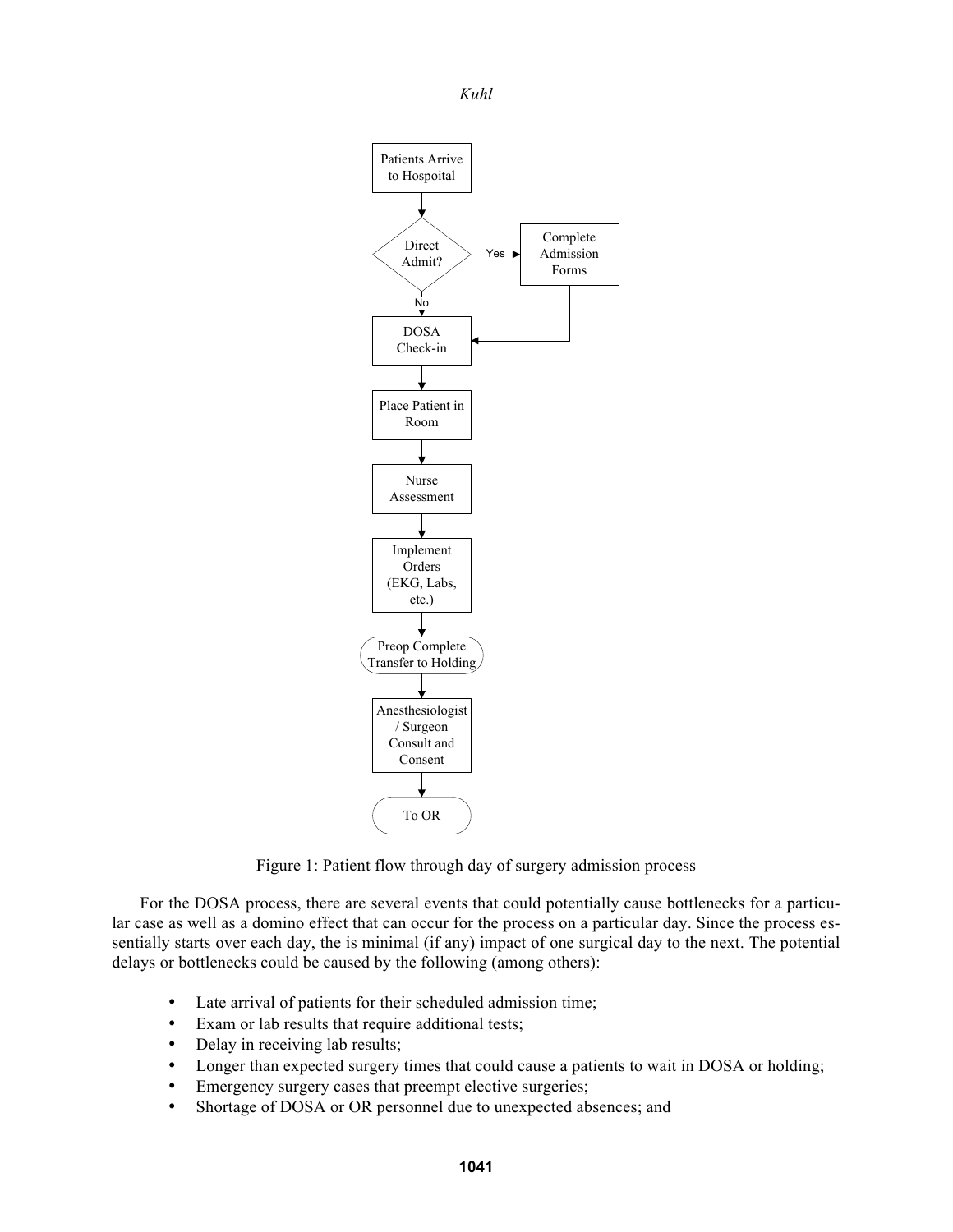• Unavailability of beds in post-operative recovery and/or other hospital units.

Therefore, the DOSA configuration including the number of beds within the unit as well as their use can impact the performance of the unit.

# **2.2 Current and Future DOSA Configurations**

The current configuration of DOSA provides room for 15 patients including 12 stretchers (four rooms containing 2 stretchers each, and one room containing 4 stretchers) and 3 individual rooms with chairs. Patients are placed in the rooms with chairs only if capable and get on a stretcher just prior to being transported to OR Holding. The multi-patient rooms containing stretchers are divided by curtains (which makes complete privacy difficult) and are restricted by gender based on the first patient placed in the room.

 The future DOSA configuration is planned to have room for up to 18 patients including up to 16 individual rooms with stretchers and 2 individual rooms with chairs. This configuration will minimize privacy concerns and eliminate blocking due to gender specific room allocations. In addition, there is a desire to eliminate or reduce the OR Holding area by having the interviews by the anesthesiologist and surgeon be conducted in the DOSA room, so the patient would remain in DOSA until being transferred directly into the OR.

 The OR currently operates with a scheduled case load for elective surgeries of 45-65 per day. First cases are typically scheduled at 7:30 a.m. Patients begin arriving at 5:30 a.m. and DOSA begins processing patients at 6:00 a.m. Direct admit patients are typically not scheduled to be first cases. The goal is to have all of the patients leave DOSA by 6:00 p.m. Throughout the day, ten nurses and one tech are scheduled in staggered 8 or 10 hours shifts starting at 5:30 a.m. and continuing until 6:00 p.m.

# **3 MODELING METHOLOGY**

To analyze and compare the current and future system configurations, a discrete event simulation model was constructed for each system. The ARENA simulation software was selected for the analysis. The models are constructed to depict a representative case-load day in the DOSA unit. Although there are many functions that the nurses and techs perform, the model includes only those duties that are directly involved with preparing a patient for surgery. For example, nurses have the duty of calling patients that will be coming in for surgery the next day, however, this is typically done during slower times of the day when a nurse may be available or toward the end of the day when all of current day patients have been processed.

 To determine the case load and the arrival processes, one year of case data was analyzed consisting of approximately 11,000 cases that were processed through the DOSA unit. (Note that this is only a portion of the total surgical cases performed at the hospital, however, these other cases are beyond the scope of this study.) The number of cases per day was determined to follow a positively skewed beta distribution with an average of 48 cases per day and a maximum of 65 cases. Of these, approximately 20 percent (up to 15 corresponding to the number of OR rooms) were determined to be first cases. For each patient, the data showed the arrival time prior to the scheduled surgery followed a normal distribution with a mean of 126 minutes and a standard deviation of 40 minutes. Of the non-first case patients, approximately 27% were direct admit patients.

 Upon arrival, the patients were assigned characteristics such as gender (50% male, 50% female) and characteristics describing the specific physician orders the patient required including one or more of the following: EKG, x-ray, lab work, urine pregnancy test (female only), history and physical (direct admits only), etc. The patients were then processed though the DOSA unit on a first-come, first-served basis. The model for the future system configuration has been set up to allow for use of OR Holding or to have these process be performed in the DOSA unit.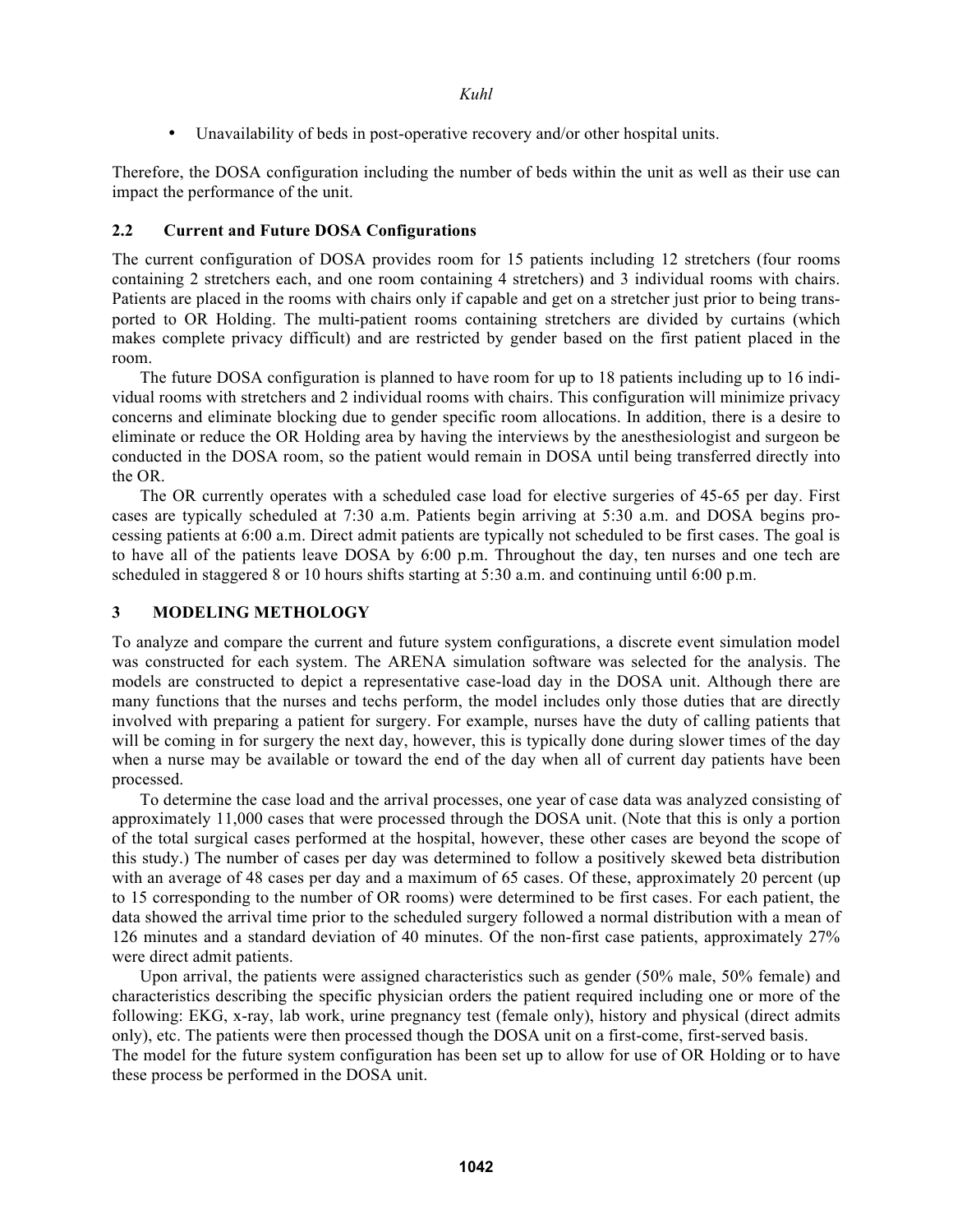Performance measures are collected on the waiting time of the patient, the door to nurse time in DOSA, the door to DOSA complete time, the door to OR time, the completion time of the last patient in DOSA, the completion time of the last patient in OR Holding, and the utilization of the nurses and techs.

 In the model, the nurses and techs were modeled as a combination of resources and transporters. By modeling the total number of nurses collectively as resources, one can track whether or not a nurse was available. By modeling individual nurses as transporters, the movement of nurses between locations could be modeled as well as ensuring that a particular nurse once assigned to a patient would continue to serve that patient until the patient's preop processing was complete.

 Verification and validation of the model was done utilizing structured walkthroughs of the model and data with DOSA nurses, nurse mangers, and operations managers. Validation of case loads was done by writing out case load scheduled produced by the simulation models and comparing them to actual case load schedules. Through this process, the simulation model was deemed to be representative of the current and planned system configurations.

#### **4 EXPERIMENTAL RESULTS**

In this section, we present a set of experiments to determine the performance of future DOSA configuration where individual patient rooms are utilized for both the DOSA process as well as the current functions that are performed in the holding area. A range of 15 to 18 patient rooms are considered and compared under surgical case loads varying from 50 to 80 cases per day. For each system configuration, 100 independent surgical days are simulated. Given the many other factors that can cause bottlenecks or delay within the system, the primary performance measure used to compare the configurations with different bed capacities is the *Door to DOSA Complete* time which is the time the patient spends in the system from the time they arrive at the hospital until the time that the DOSA preop processes are complete.

 A graph comparing *Door to DOSA Complete* time under the various configurations and case loads appears in Figure 2. For the 15-bed case, although the current system has 15 beds, given the additional holding functions that would now be performed in the DOSA unit, the DOSA beds are utilized for longer periods of time causing arriving patients to wait and the *Door to DOSA Complete* time to be larger than that of the current system. As additional beds are considered for the future system configuration, this performance measure is reduced. At a total of 18 beds in the future configuration, the performance measures become close to those of the current system.



Figure 2: Comparison of Door to DOSA Complete time for the future system with 15 to 18 beds versus the current system for 50 to 80 scheduled surgery cases per day.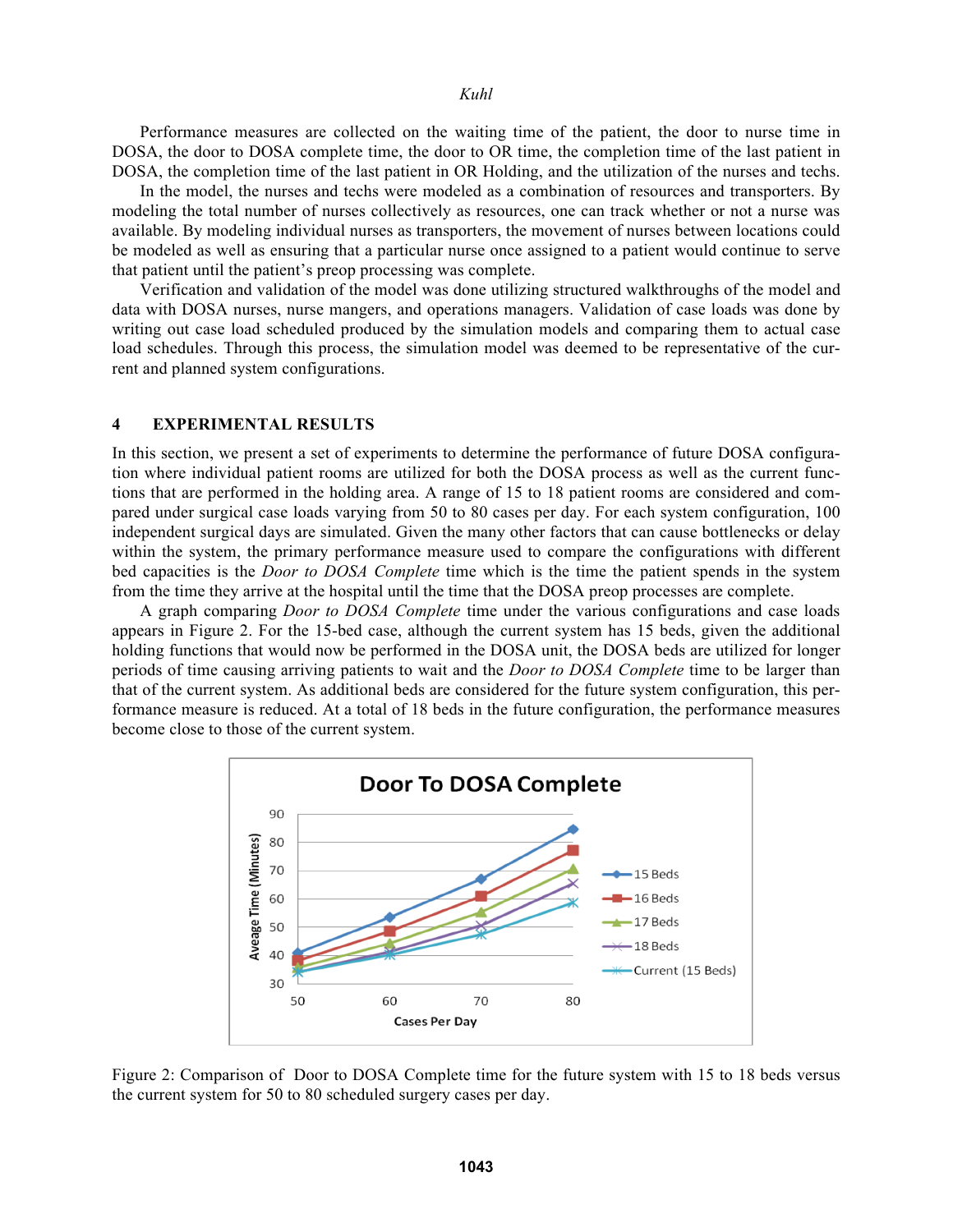Table 1 shows a comparison of the performance measures for the current system and those of the future system configuration containing 18 beds under various daily case loads. One can observe from the table that the overall performance of the future system with 18 beds is expected to perform very similar to that of the current system without the need for a separate holding area.

|                                 | <b>Cases per Day</b> |        |        |        |  |
|---------------------------------|----------------------|--------|--------|--------|--|
| <b>Current System</b>           | 50                   | 60     | 70     | 80     |  |
| Door To DOSA Complete (min.)    | 34.18                | 40.32  | 47.54  | 58.87  |  |
| Door To OR (min.)               | 158.18               | 159.20 | 158.60 | 161.80 |  |
| Patient Wait In DOSA (min.)     | 84.36                | 80.35  | 73.29  | 65.78  |  |
| Patient Wait In Holding (min.)  | 16.99                | 16.09  | 15.34  | 14.48  |  |
| Holding Wait For Patient (min.) | 2.45                 | 3.60   | 5.02   | 7.62   |  |
| OR Wait For Patient (min.)      | 4.51                 | 4.89   | 5.10   | 5.93   |  |
| Cases Remaining DOSA/Holding    | 1.97                 | 2.73   | 3.17   | 3.52   |  |
| Nurse Utilization               | 0.27                 | 0.32   | 0.36   | 0.40   |  |
| <b>Tech Utilization</b>         | 0.46                 | 0.51   | 0.55   | 0.59   |  |
|                                 | <b>Cases per Day</b> |        |        |        |  |
| <b>Future System (18 Beds)</b>  | 50                   | 60     | 70     | 80     |  |
| Door To DOSA Complete (min.)    | 34.23                | 41.31  | 50.77  | 65.54  |  |
| Door To OR (min.)               | 158.80               | 159.72 | 159.23 | 162.97 |  |
| Patient Wait In DOSA (min.)     | 84.23                | 79.37  | 70.46  | 60.83  |  |
| Patient Wait In Holding (min.)  | 22.73                | 21.65  | 20.42  | 18.79  |  |
| Holding Wait For Patient (min.) | 2.34                 | 3.61   | 5.49   | 9.34   |  |
| OR Wait For Patient (min.)      | 2.18                 | 2.41   | 2.68   | 3.43   |  |
| Cases Remaining In DOSA         | 1.39                 | 1.79   | 2.21   | 2.32   |  |
| Nurse Utilization               | 0.27                 | 0.32   | 0.36   | 0.41   |  |
| <b>Tech Utilization</b>         | 0.47                 | 0.51   | 0.55   | 0.59   |  |

Table 1: Comparison of average performance measures of the current vs. the future DOSA configuration for fixed number of cases per day

 Finally, an additional experiment is conducted to compare system performance measures for the current and future DOSA unit configurations utilizing case loads that are randomly sampled from the distribution of case loads observed in the current system. The model of each system configuration was run for 100 replications utilizing the same random patient demands. The results are shown in Table 2. From this preliminary experiment, we can conclude that the future system with 18 beds where the holding function is performed within the DOSA unit will perform similar to current system.

Although this future system configuration is expected to perform similar to the current system under current case loads and performance levels of the other aspects of the perioperative process, the future plans may include the addition of additional operating rooms and an increased case load. Therefore, explicitly modeling the flow of the other perioperative processes will be necessary to accurately determine the optimal configuration for DOSA. In addition, in doing this, one may also be able to identify additional opportunities to improve productivity and efficiency.